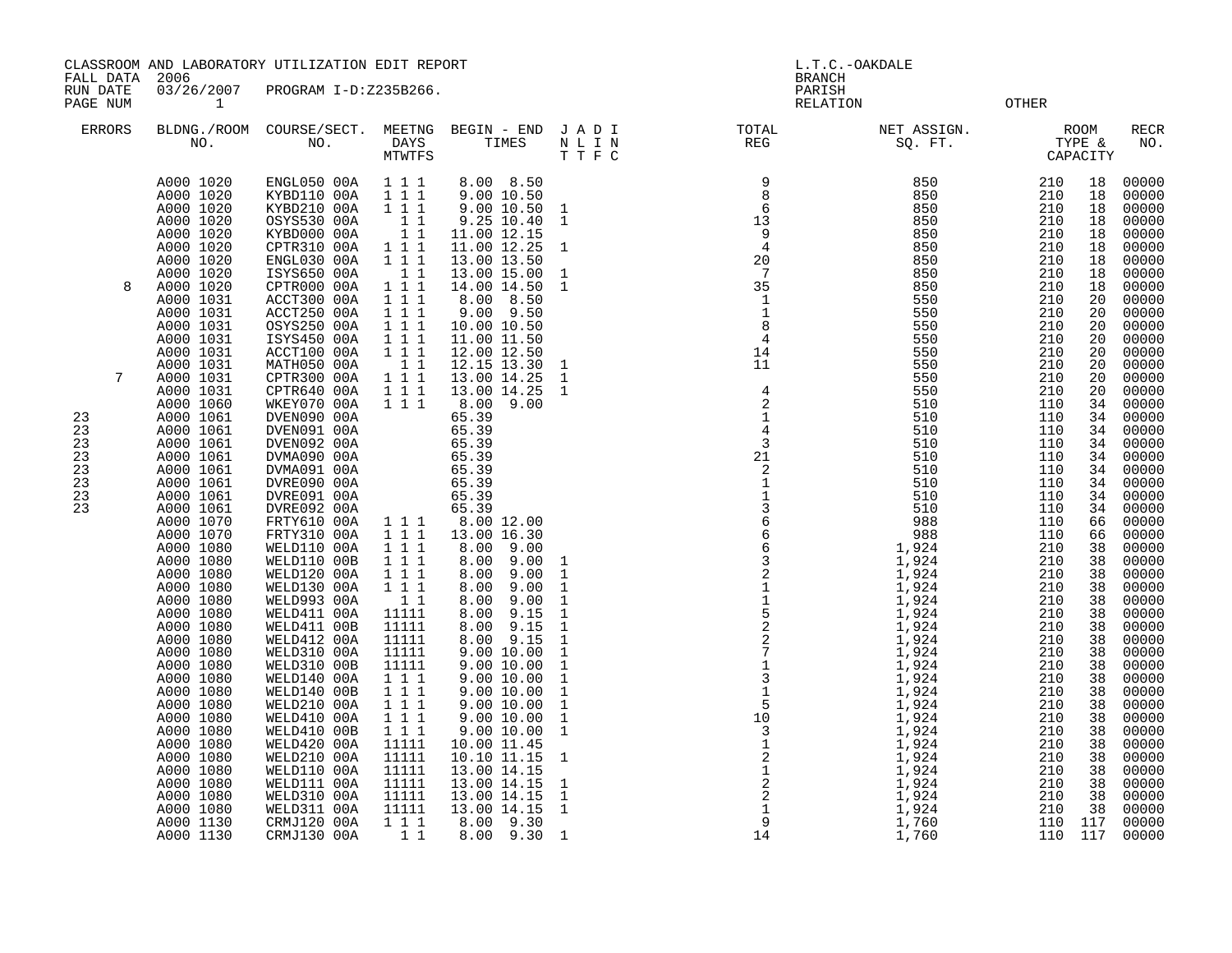| CLASSROOM AND LABORATORY UTILIZATION EDIT REPORT |                        |                            |                 |                            |      | L.T.C.-OAKDALE |                         |            |            |                |
|--------------------------------------------------|------------------------|----------------------------|-----------------|----------------------------|------|----------------|-------------------------|------------|------------|----------------|
| FALL DATA<br>RUN DATE                            | 2006<br>03/26/2007     | PROGRAM I-D:Z235B266.      |                 |                            |      |                | <b>BRANCH</b><br>PARISH |            |            |                |
| PAGE NUM                                         | 2                      |                            |                 |                            |      |                | RELATION                | OTHER      |            |                |
|                                                  |                        |                            |                 |                            |      |                |                         |            |            |                |
| <b>ERRORS</b>                                    | BLDNG./ROOM            | COURSE/SECT.               | MEETNG          | BEGIN - END                | JADI | TOTAL          | NET ASSIGN.             |            | ROOM       | RECR           |
|                                                  | NO.                    | NO.                        | DAYS            | TIMES                      | NLIN | REG            | SQ. FT.                 |            | TYPE &     | NO.            |
|                                                  |                        |                            | MTWTFS          |                            | TTFC |                |                         |            | CAPACITY   |                |
|                                                  | A000 1130              | SOCL110 00A                | 11              | 8.00 9.30 1                |      |                | 1,760                   | 110        | 117        | 00000          |
|                                                  | A000 1130              | CRMJ230 00A                | 1 1             | 9.30 10.30                 |      |                | 1,760                   | 110        | 117        | 00000          |
|                                                  | A000 1130              | CRMJ552 00A                | 111             | 9.30 11.00                 |      |                | 1,760                   | 110        | 117        | 00000          |
|                                                  | A000 1130              | CRMJ550 00A                | 11              | 9.30 11.30                 |      |                | 1,760                   | 110        | 117        | 00000          |
|                                                  | A000 1130              | CRMJ420 00A                | 111             | 10.00 11.30                |      | 15             | 1,760                   | 110        | 117        | 00000          |
|                                                  | A000 1130              | CRMJ410 00A                | 111             | 11.30 13.00                |      | 12             | 1,760                   | 110        | 117        | 00000          |
|                                                  | A000 1130              | CRMJ220 00A                | 11              | 11.30 13.30                |      | 14             | 1,760                   | 110        | 117        | 00000          |
|                                                  | A000 1130              | CRMJ520 00A                | 111             | 13.00 14.30                |      |                | 1,760                   | 110        | 117        | 00000          |
|                                                  | A000 1130              | CRMJ330 00A                | 11              | 13.00 15.00                |      |                | 1,760                   | 110        | 117        | 00000          |
|                                                  | A000 1130              | CRMJ110 00A                | 111             | 13.30 15.00                |      |                | 1,760                   | 110        | 117        | 00000          |
|                                                  | A000 1130<br>A000 1130 | CRMJ310 00A<br>ORNT000 00A | $1\quad1$<br>11 | 13.30 15.30<br>14.00 15.30 |      | 35             | 1,760<br>1,760          | 110<br>110 | 117<br>117 | 00000<br>00000 |
|                                                  | A000 1130              | JOBS450 00A                | 111             | 15.00 16.00                |      | 15             | 1,760                   | 110        | 117        | 00000          |
| 4                                                | A000 1140              | <b>HNUR120 00A</b>         | $1\quad1$       | 7.30 14.30                 |      | 20             | 575                     | 110        | 38         | 00000          |
|                                                  |                        |                            |                 |                            |      |                |                         |            |            |                |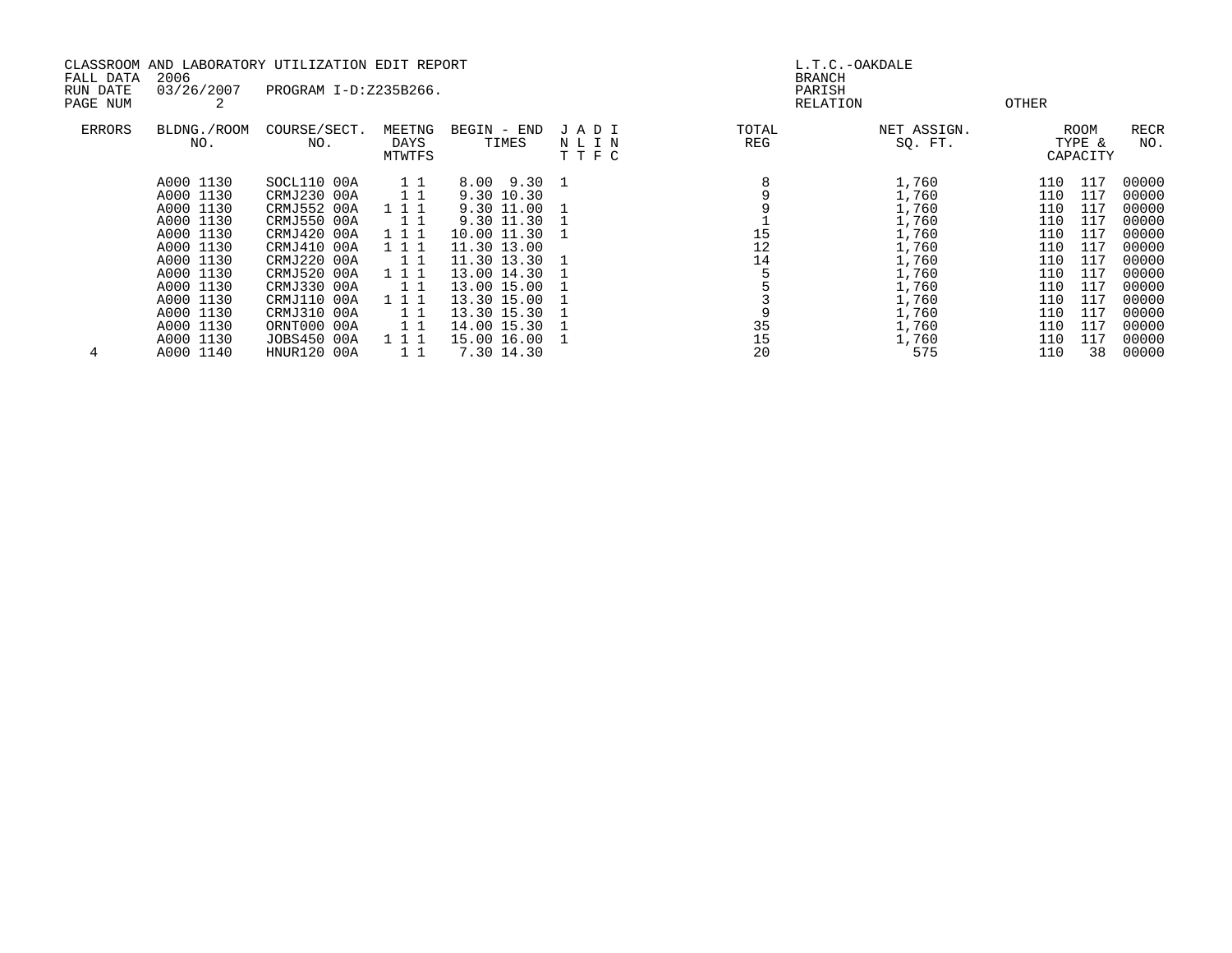## E R R O R P A G E L.T.C.-OAKDALE

| <b>ERROR</b> |  | 1 - CLASS AND LABORATORY UTILIZATION FILE DOES NOT MATCH WITH BLDGS AND ROOMS FILE. |  |  |  |  |                                                                                                       |  |
|--------------|--|-------------------------------------------------------------------------------------|--|--|--|--|-------------------------------------------------------------------------------------------------------|--|
|              |  |                                                                                     |  |  |  |  | THE ROOM, BUILDING, AND CLASS FILES MUST ALL MATCH. IF THE ROOM NUMBER ON THE UTILIZATION IS CORRECT, |  |
|              |  | THE ROOM SHOULD TO BE ADDED TO THE ROOM FILE.                                       |  |  |  |  |                                                                                                       |  |

| ERROR 2 - THERE SHOULD BE AT LEAST ONE ENTRY IN THE DAYS-OF-WEEK-COURSE-MEETS FIELD.                                                                                                          | 8              |
|-----------------------------------------------------------------------------------------------------------------------------------------------------------------------------------------------|----------------|
| ERROR 3 - BEGIN-END-TIME FIELDS MUST BE BETWEEN 06.00 AND 23.00                                                                                                                               | 8              |
| ERROR 4 - WARNING - CLASS TIME EXCEEDS 5 HOURS.                                                                                                                                               | 1              |
| ERROR 5 - ROOM TYPE INVALID FOR TEACHING CLASS, CLASSES CANNOT BE SCHEDULED IN ROOMS DESIGNATED AS CIRCULATION,<br>CUSTODIAL OR MECHANICAL.                                                   |                |
| ERROR 7 - THE TOTAL REGISTRANTS FIELD MUST NOT BE BLANK OR ZEROS                                                                                                                              |                |
| ERROR 8 - WARNING - EXCEEDS THE CAPACITY OF THE ROOM BY 50% (IF THIS IS A JOINT CLASS ITS REGISTRANTS ARE INCLUDED).<br>PLEASE CHECK THE CAPACITY OF THE ROOM AS IT APPEARS ON THE ROOM FILE. |                |
| ERROR 9 - UNLESS THERE IS A JOINT CLASS, ALTERNATE WEEKS OR INCONSISTENT MEETING TIMES, THERE SHOULD BE NO DUPLICATES.                                                                        |                |
| TOTAL ERRORS (INCLUDING WARNINGS)                                                                                                                                                             | 19             |
| TOTAL NUMBER OF RECORDS READ<br>TOTAL NUMBER OF RECORDS ACCEPTED FOR SPACE UTILIZATION COMPUTATION<br>NUMBER OF JOINT-CLASS RECORDS<br>NUMBER OF ALTERATE WEEKS RECORDS                       | 65<br>56<br>38 |

NUMBER OF DIFFERENT TIMES RECORDS

NUMBER OF INCONSISTENT RECORDS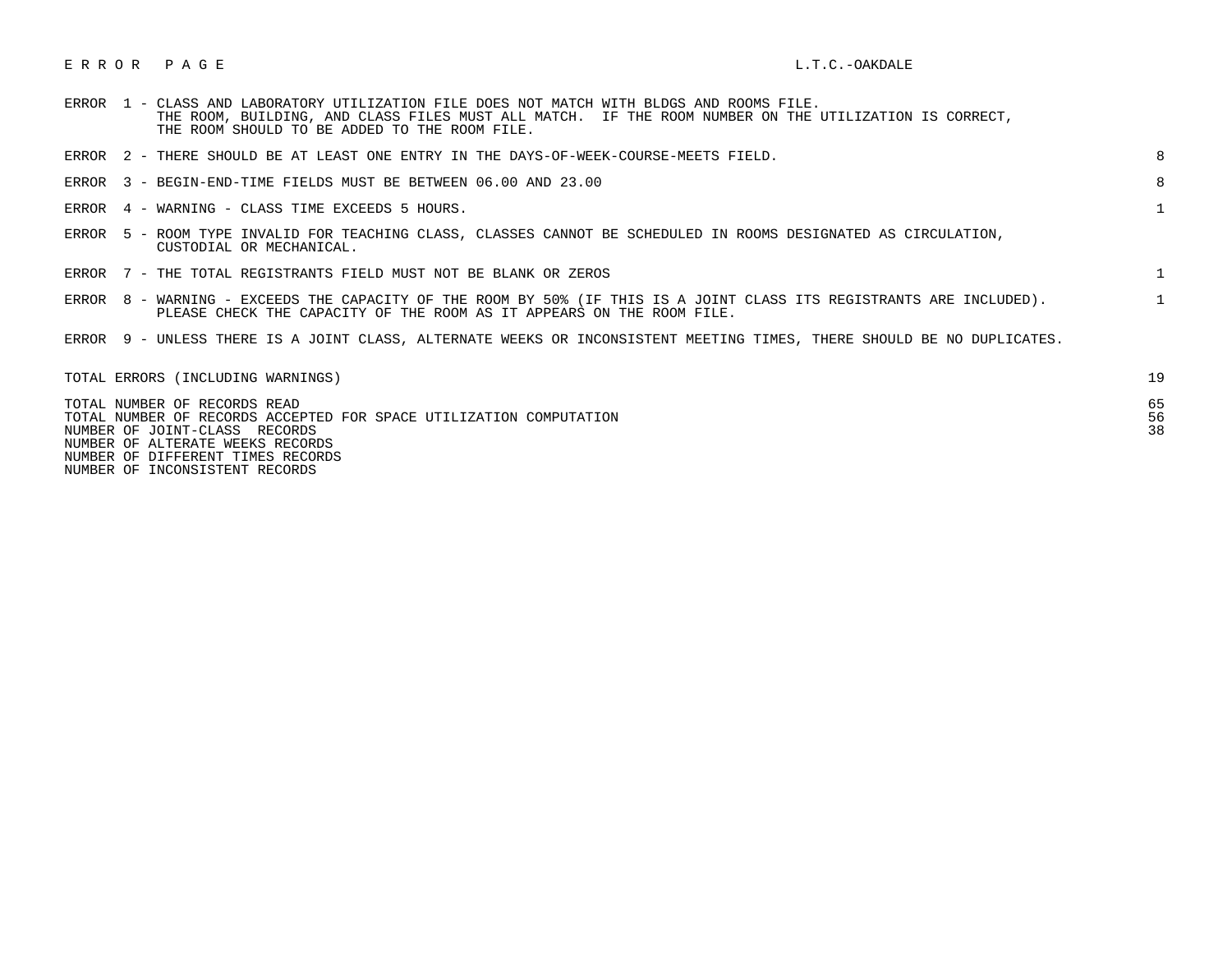|                                                                                      | DAY USE         | NIGHT USE       | TOTAL           |
|--------------------------------------------------------------------------------------|-----------------|-----------------|-----------------|
|                                                                                      | $(0600 - 1700)$ | (1700-2300)     | $(0600 - 2300)$ |
| *CLASSROOM FACILITIES                                                                |                 |                 |                 |
| TOTAL NUMBER OF ROOMS                                                                |                 |                 | 7               |
| TOTAL NUMBER OF STATIONS (CAPACITY)                                                  |                 |                 | 317             |
| WEEKLY STUDENT CONTACT HOURS                                                         | 1009            |                 | 1009            |
| WEEKLY TOTAL OF ROOMS AVAILABLE - COUNTED IN HALF HOUR INCREMENTS                    | 630             | 350             | 980             |
| WEEKLY TOTAL OF ROOMS IN USE - COUNTED IN HALF HOUR INCREMENTS                       | 193             |                 | 193             |
| WEEKLY TOTAL OF STUDENT STATIONS AVAILABLE - COUNTED IN HALF HOUR INCREMENTS         | 28530           | 15850           | 44380           |
| WEEKLY TOTAL OF STATIONS AVAILABLE IN ROOMS IN USE - COUNTED IN HALF HOUR INCREMENTS | 17576           |                 | 17576           |
| WEEKLY TOTAL OF STATIONS IN USE - COUNTED IN HALF HOUR INCREMENTS                    | 2019            |                 | 2019            |
| PERCENT OF ROOMS IN USE TO ROOMS AVAILABLE                                           | 30.6            | $\cdot$ 0       | 19.7            |
| PERCENT OF STATIONS IN USE TO STATIONS AVAILABLE                                     | 7.1             | $\cdot$ 0       | 4.5             |
| PERCENT OF STATIONS IN USE TO STATIONS AVAILABLE IN OCCUPIED ROOMS                   | 11.5            | . 0             | 11.5            |
|                                                                                      |                 |                 |                 |
|                                                                                      | DAY USE         | NIGHT USE       | TOTAL           |
|                                                                                      | $(0600 - 1700)$ | $(1700 - 2300)$ | $(0600 - 2300)$ |
| CLASSROOM                                                                            |                 |                 |                 |
| TOTAL NUMBER OF ROOMS                                                                |                 |                 | 7               |
| TOTAL NUMBER OF STATIONS (CAPACITY)                                                  |                 |                 | 317             |
| WEEKLY STUDENT CONTACT HOURS                                                         |                 |                 |                 |
|                                                                                      | 1009            |                 | 1009            |
| WEEKLY TOTAL OF ROOMS AVAILABLE - COUNTED IN HALF HOUR INCREMENTS                    | 630             | 350             | 980             |
| WEEKLY TOTAL OF ROOMS IN USE - COUNTED IN HALF HOUR INCREMENTS                       | 193             |                 | 193             |
| WEEKLY TOTAL OF STUDENT STATIONS AVAILABLE - COUNTED IN HALF HOUR INCREMENTS         | 28530           | 15850           | 44380           |
| WEEKLY TOTAL OF STATIONS AVAILABLE IN ROOMS IN USE - COUNTED IN HALF HOUR INCREMENTS | 17576           |                 | 17576           |
| WEEKLY TOTAL OF STATIONS IN USE - COUNTED IN HALF HOUR INCREMENTS                    | 2019            |                 | 2019            |
| PERCENT OF ROOMS IN USE TO ROOMS AVAILABLE                                           | 30.6            | $\cdot$ 0       | 19.7            |
| PERCENT OF STATIONS IN USE TO STATIONS AVAILABLE                                     | 7.1             | $\cdot$ 0       | 4.5             |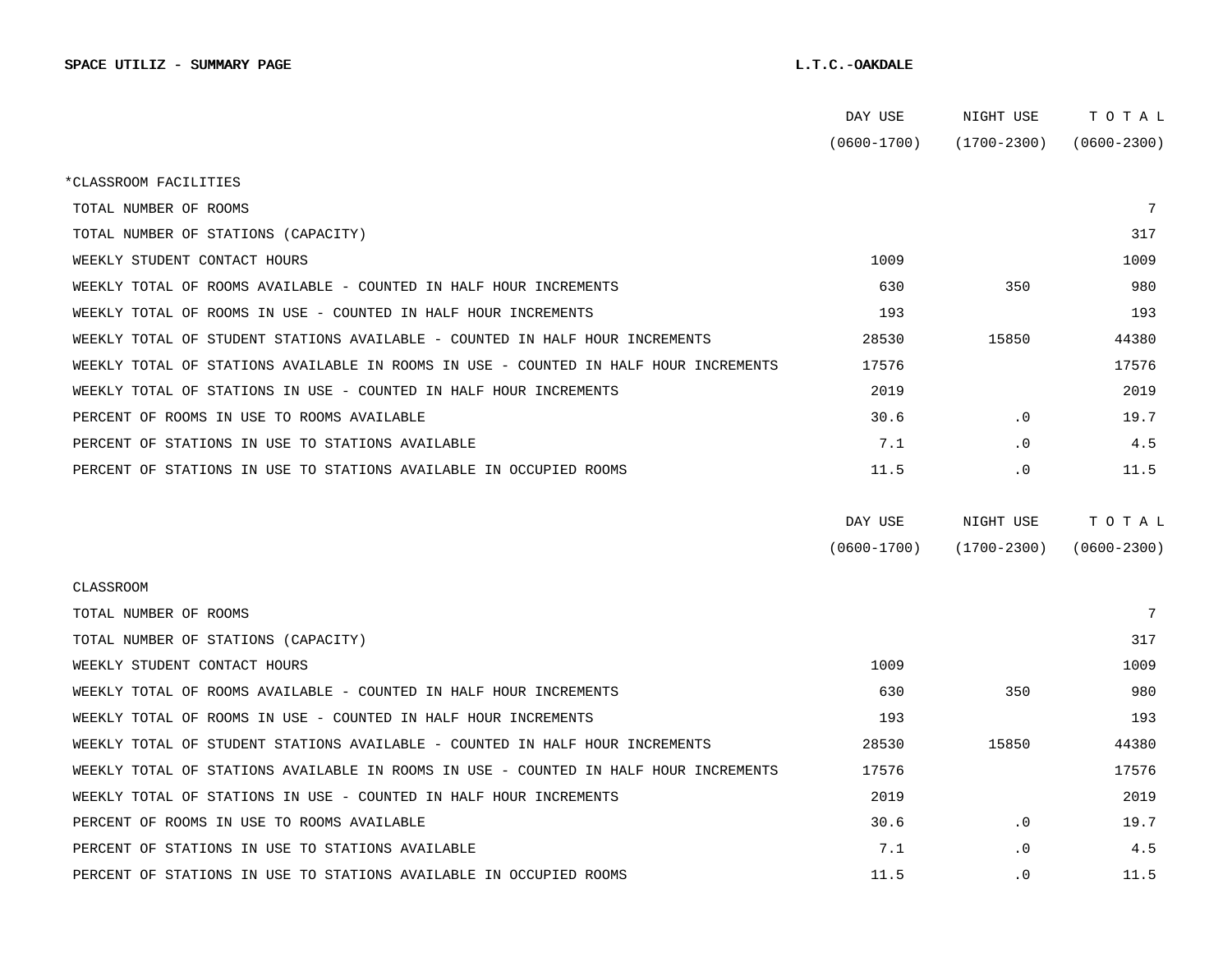|                                                                                      | DAY USE         | NIGHT USE       | TOTAL           |
|--------------------------------------------------------------------------------------|-----------------|-----------------|-----------------|
|                                                                                      | $(0600 - 1700)$ | $(1700 - 2300)$ | $(0600 - 2300)$ |
| *LABORATORY FACILITIES                                                               |                 |                 |                 |
| TOTAL NUMBER OF ROOMS                                                                |                 |                 |                 |
| TOTAL NUMBER OF STATIONS (CAPACITY)                                                  |                 |                 | 161             |
| WEEKLY STUDENT CONTACT HOURS                                                         | 804             |                 | 804             |
| WEEKLY TOTAL OF ROOMS AVAILABLE - COUNTED IN HALF HOUR INCREMENTS                    | 630             | 350             | 980             |
| WEEKLY TOTAL OF ROOMS IN USE - COUNTED IN HALF HOUR INCREMENTS                       | 334             |                 | 334             |
| WEEKLY TOTAL OF STUDENT STATIONS AVAILABLE - COUNTED IN HALF HOUR INCREMENTS         | 14490           | 8050            | 22540           |
| WEEKLY TOTAL OF STATIONS AVAILABLE IN ROOMS IN USE - COUNTED IN HALF HOUR INCREMENTS | 10462           |                 | 10462           |
| WEEKLY TOTAL OF STATIONS IN USE - COUNTED IN HALF HOUR INCREMENTS                    | 1609            |                 | 1609            |
| PERCENT OF ROOMS IN USE TO ROOMS AVAILABLE                                           | 53.0            | $\cdot$ 0       | 34.1            |
| PERCENT OF STATIONS IN USE TO STATIONS AVAILABLE                                     | 11.1            | $\cdot$ 0       | 7.1             |
| PERCENT OF STATIONS IN USE TO STATIONS AVAILABLE IN OCCUPIED ROOMS                   | 15.4            | $\cdot$ 0       | 15.4            |
|                                                                                      |                 |                 |                 |

| DAY USE         | NIGHT USE       | тотаь           |
|-----------------|-----------------|-----------------|
| $(0600 - 1700)$ | $(1700 - 2300)$ | $(0600 - 2300)$ |

| CLASS LABORATORY                                                                     |       |           |       |
|--------------------------------------------------------------------------------------|-------|-----------|-------|
| TOTAL NUMBER OF ROOMS                                                                |       |           |       |
| TOTAL NUMBER OF STATIONS (CAPACITY)                                                  |       |           | 161   |
| WEEKLY STUDENT CONTACT HOURS                                                         | 804   |           | 804   |
| WEEKLY TOTAL OF ROOMS AVAILABLE - COUNTED IN HALF HOUR INCREMENTS                    | 630   | 350       | 980   |
| WEEKLY TOTAL OF ROOMS IN USE - COUNTED IN HALF HOUR INCREMENTS                       | 334   |           | 334   |
| WEEKLY TOTAL OF STUDENT STATIONS AVAILABLE - COUNTED IN HALF HOUR INCREMENTS         | 14490 | 8050      | 22540 |
| WEEKLY TOTAL OF STATIONS AVAILABLE IN ROOMS IN USE - COUNTED IN HALF HOUR INCREMENTS | 10462 |           | 10462 |
| WEEKLY TOTAL OF STATIONS IN USE - COUNTED IN HALF HOUR INCREMENTS                    | 1609  |           | 1609  |
| PERCENT OF ROOMS IN USE TO ROOMS AVAILABLE                                           | 53.0  | $\cdot$ 0 | 34.1  |
| PERCENT OF STATIONS IN USE TO STATIONS AVAILABLE                                     | 11.1  | $\cdot$ 0 | 7.1   |
| PERCENT OF STATIONS IN USE TO STATIONS AVAILABLE IN OCCUPIED ROOMS                   | 15.4  | $\cdot$ 0 | 15.4  |